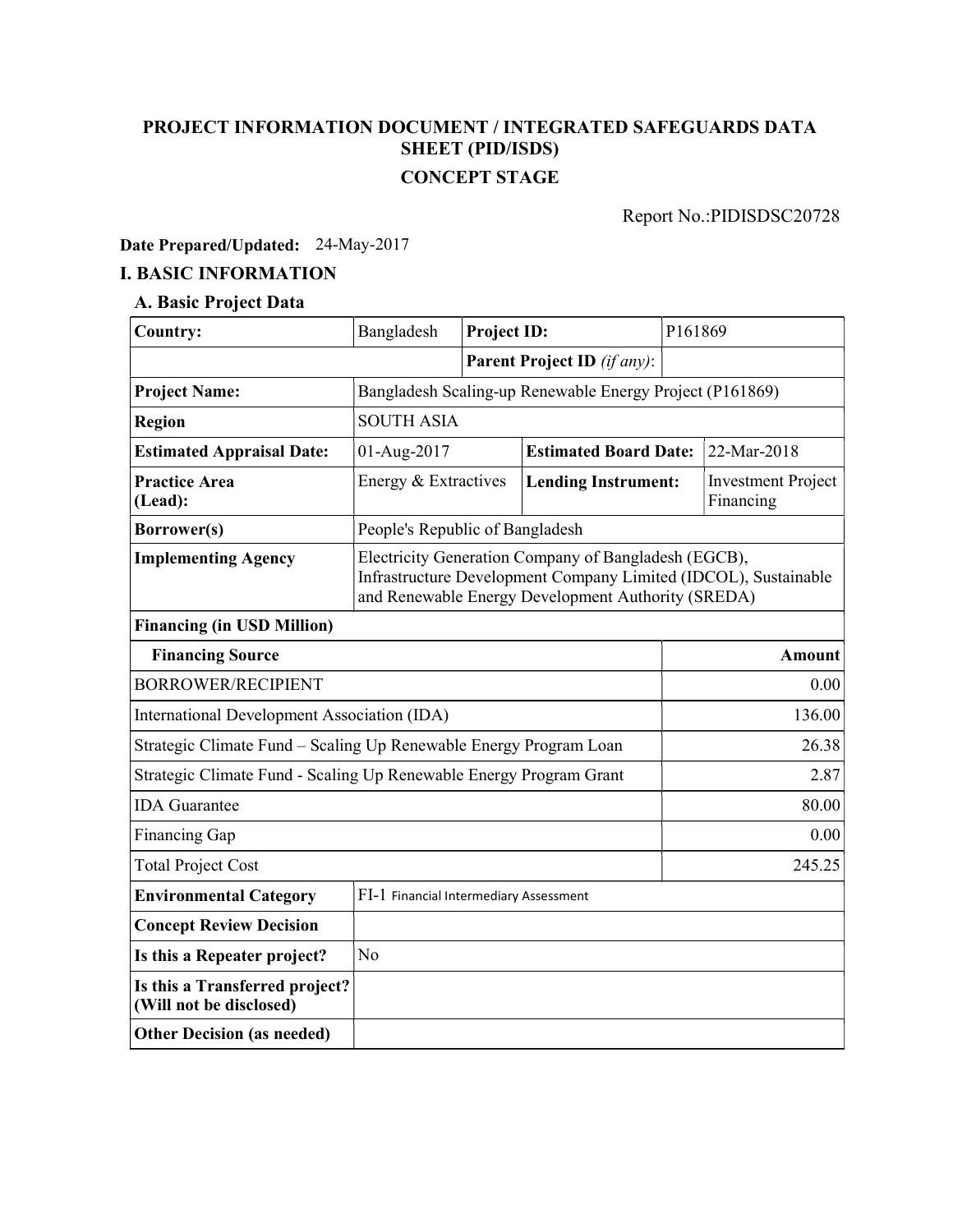## B. Introduction and Context

#### Country Context

Bangladesh is a low lying country located on the Ganges-Brahmaputra Delta – Asia's largest and the world's most densely populated delta. Approximately 162 million people live in a total area of 144,415 square kilometers, giving it the highest population density in the world among large countries, and twelfth highest overall. About 34.9 percent of the population is urban, with the remaining 65.1 percent living in rural areas. Seventy-five percent of the country is less than 10 meters above sea level and more than 700 rivers run through its borders, increasing the vulnerability to the risk of climate change and natural disasters.

With per capita income of US\$1,409 in 2016, it is well above the lower middle income country category threshold which it crossed in FY14. During recent years, economic conditions improved in the country with headline inflation declining to 5.9 percent in FY16 from 7.3 percent in FY14, while the fiscal deficit was contained at around 3.1 percent of Gross Domestic Product (GDP) in FY16. The FY17 budget targets 5 percent deficit with 28.7 percent growth in expenditures. The current account surplus rose to 1.7 percent of GDP in FY16. The GDP grew well above the average for developing countries in recent years, averaging 6.5 percent since 2010, with an officially reported growth of 7.1 percent in in FY16, driven by manufacturing and services.

The recent sustained growth has created higher demand for electricity, transport, and telecommunication services and has contributed to widening infrastructure deficits in Bangladesh as demand for infrastructure has risen faster than investments. Public investment in infrastructure is less than 2 percent of GDP in Bangladesh, compared to more than 7 percent of GDP in countries like China, Thailand, and Vietnam. Bangladesh is ranked 106th on Global Competitiveness Index, out of 128 countries, and 110th on quality of electricity supply. In the Doing Business Indicator, Bangladesh is ranked 176 out of 190 economies of the world and in the indicator of 'Getting Electricity', it is ranked the fourth lowest out of 190 economies. The infrastructure bottlenecks are becoming increasingly critical constraints for growth in Bangladesh.

#### Sectoral and Institutional Context

The power sector in Bangladesh has grown rapidly over the last decade - maximum generation increased from a little over 3,000 MW in 2009 to more than 8,000 MW in 2016. However, supply still lags behind peak demand resulting in supply curtailment (load shedding) particularly in the rural areas during the peak summer months. While the peak demand occurs during the evening hours due to lighting load, there is a significant use (500-1,000MW) of expensive liquid fuel-run generation during daytime, which can be cost-effectively replaced by solar. Annual per capita energy consumption in Bangladesh is relatively low at 370 kWh, compared to 1,010 kWh for India, 2,600 kWh for China, and 13,246 kWh for the United States. With a little over 13 percent of transmission and distribution losses and accounts receivable of 2 months of sales equivalent, performance of Bangladesh's power sector compares favorably with that of its larger South Asian neighbors.

Non-commercial energy sources, such as wood fuel, animal waste, and crop residues, are estimated to account for more than 40% of energy consumption in Bangladesh. About 67% of electricity generation is based on natural gas and the rest is from liquid fuel, coal and hydropower. The present share of renewable energy in grid supply is only 1.5% coming from the 230MW Kaptai hydropower project developed in the 60s.

Bangladesh has been successful in increasing access to electricity. A decade ago, less than 50 percent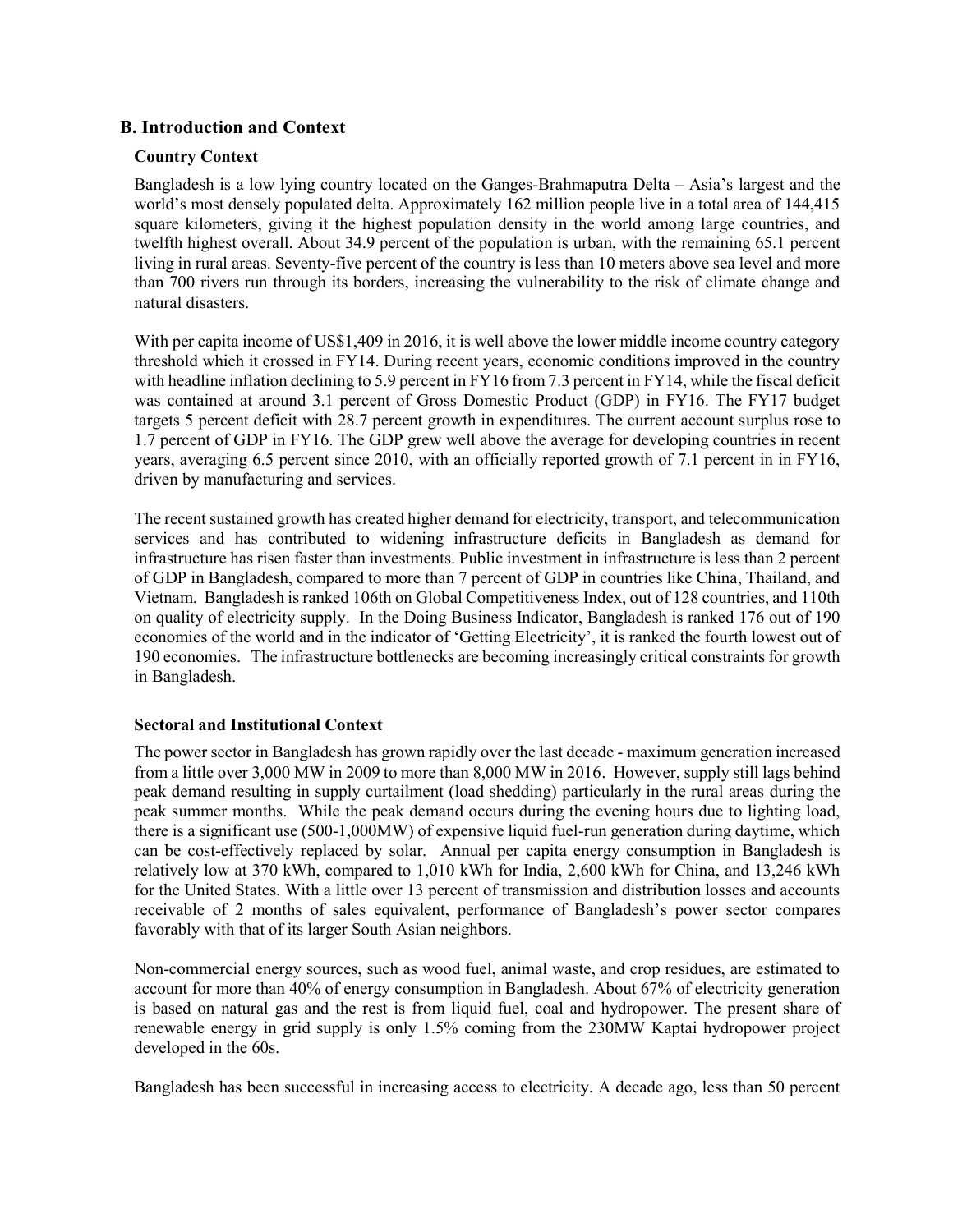of Bangladeshis had access to electricity; today, 76% have access, including about 14% from renewable energy, underlining the impressive progress made by the Government of Bangladesh (GoB) in providing power to all its citizens. Bangladesh has one of the most successful off-grid access programs in the world. Implemented by the Infrastructure Development Company Limited (IDCOL) in partnership with the non-government organizations, the solar home systems program has reached more than 4 million households and shops in remote rural areas of Bangladesh with support from the World Bank and other development partners. Based on the implementation arrangements of the Solar Home System (SHS) program, IDCOL has now embarked on solar mini-grids for remote areas including river islands and an ambitious program to replace diesel irrigation pumps with solar pumps. These off-grid programs have been supported by the World Bank and other development partners. It is expected that Bangladesh will achieve universal access to electricity much ahead of the Sustainable Energy for All (SE4ALL) target of universal access by 2030.

Considerable challenges, however, remain for ensuring that people connected to the grid get uninterrupted electricity supply. The primary challenge is that Bangladesh's reserves of natural gas, which accounts for about 67% of power generation, are estimated to deplete from 2020 if no new gas reserves are discovered or if technology does not allow a higher rate of extraction from existing gas fields. Declining indigenous resources and growing electricity demand have resulted in an increasing reliance on imported fuel oil for power generation. From 2009 to 2015, the share of oil-fired electricity increased from 5 to 20 percent. This increase in oil-fired electricity contributed to the fuel cost per kWh generated rising from 1.1 to 3.42 BDT/kWh (US\$0.014 to US\$0.04) over the same period. This leaves Bangladesh's energy sector vulnerable to political and economic instability in nations from which it imports fuel, as well as from rising prices generally.

Considering the depleting gas reserves, GoB is taking steps to incentivize international oil companies to undertake off-shore exploration of gas. Import of liquefied natural gas (LNG) is in process to ensure utilization of existing natural gas based power plants. Efforts are being made to increase the efficiency of the existing power plants with newer technologies (converting simple cycle operations to combined cycle) with one such project currently under implementation with Bank support. Import of electricity from India, a cheaper option than running liquid fuel-run plants, has started and more interconnections with India are being planned. GoB is also exploring the long-run option of tapping into the hydropower resources of Nepal and Bhutan that could provide much needed relief and a climate-friendly option for the energy shortage experienced throughout the region.

Bangladesh however lags behind in its efforts to tap into its own renewable energy potential for gridtied electricity generation despite the tremendous success of its off-grid renewable energy program. Installed renewable energy generation capacity is currently 430MW, with the 230MW Kaptai hydropower project being the only grid-connected renewable energy resource. The remaining is mostly from off-grid solar homes in rural areas (175MW), some (15MW) from urban rooftop solar, and the rest from biogas and biomass based captive plants. Resource assessments indicate that Bangladesh could realize the installation of an additional 3,666 MW of renewable energy capacity (both grid and off-grid). Taking into account the prevailing land scarcity in Bangladesh, this estimate excludes arable land needed for agriculture. The total potential for ground-mounted solar and wind and solar rooftop is about 2,600 MW.

GoB has an ambitious plan for renewable energy development. As per the National Renewable Energy Policy 2008, generation capacity of 2,000 MW is planned to be added by 2020 from renewable sources. GoB has also set renewable energy development targets for several technologies for each year from 2015 to 2021 ("RE Development Targets"), which call for an additional 3,100 MW of renewable energy capacity to be installed by 2021. Furthermore, the Power System Master Plan 2010 set goals for fuel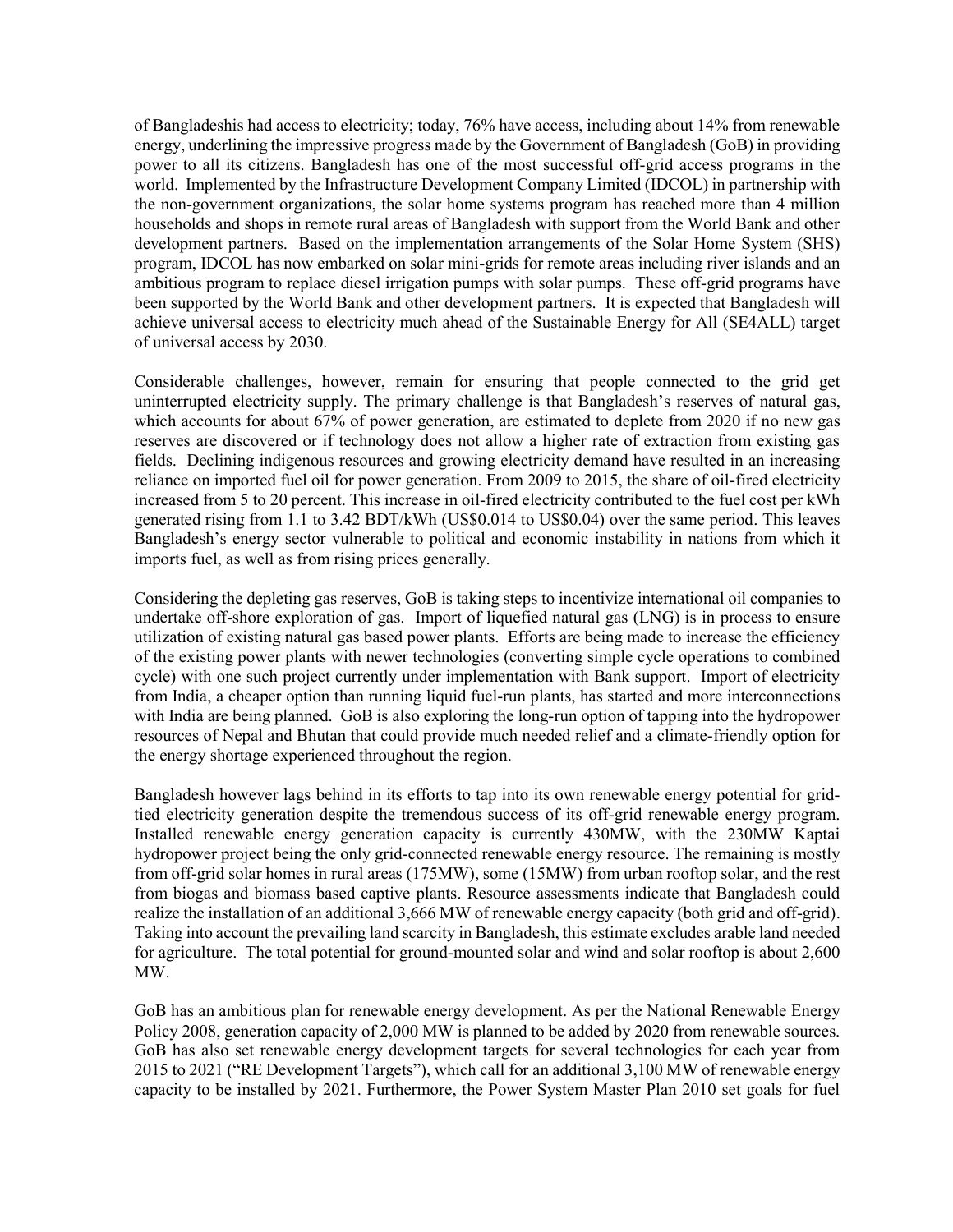diversification with an emphasis on increasing the role of renewable energy in the power generation mix. To promote renewable energy and also energy efficiency, the Sustainable and Renewable Energy Development Agency (SREDA) was established in 2014.

Despite the government commitment, there has been no utility-scale solar PV projects delivered in Bangladesh. There are a number of reason or this including land constraints, project development challenges, and financing market challenges. A number of unsolicited proposals for grid-tied solar and wind were received by the Power Division over the past few years. However, due largely to nonavailability of land, none of the projects awarded have progressed to financial closure or implementation. Even if some of these projects managed to secure land from the market, financial closure will continue to be a challenge. The infrastructure financing market in Bangladesh is primarily supported by commercial banks, albeit mostly through balance sheet financing to corporates and/or trade financing. Project financing market is still nascent with tenors usually around 7 years. Key issues for commercial banks include lack of experience and knowledge of utility scale renewable energy projects, lack of technical capacity to conduct due diligence, implementation and monitoring, low risk appetite for long term lending, and very limited foreign currency capacity. Institutional investor base is very small and capital markets are not sufficiently developed to support infrastructure financing at this stage which leaves commercial banks to play an important role in financing renewable energy projects.

About 15 MW in solar rooftop PV systems have been installed in the main cities as a result of a government requirement for a certain percentage of lighting loads to come from solar for getting a new grid connection. However, due to the absence of rigorous quality control and monitoring, most of this capacity produces little or no energy.

About 13,383 tons of solid waste are produced daily in Bangladesh, with more than 4,379 tons coming from Dhaka alone. Despite this vast municipal waste production, there is no waste-to-energy facility in operation in Dhaka, and the actual technical potential cannot be estimated without established procedures for delivering the waste to a power plant. A pilot is planned under the proposed Project that will establish the waste collection practices and demonstrate the viability of such plants.

To realize the renewable energy potential, GoB, in cooperation with the World Bank, the International Finance Corporation (IFC), and the Asian Development Bank (ADB), has developed an Investment Plan to access concessional climate finance resources from the Scaling-up Renewable Energy Program (SREP) of the Climate Investment Funds (CIFs). The SREP Investment Plan for Bangladesh was approved by the SREP Sub-committee in November 2015 for a total of US\$75 million in funding. The Bank was assigned to implement US\$29.25 million of SREP funding (US\$2.87 million grant and US\$26.38 million non-grant) to support grid-connected renewable energy and waste-to-energy pilot.

In addition to US\$29.25 million of SREP funding, US\$156 million of IDA funds is expected to be allocated for the Project, potentially providing US\$136 million of IDA credit and US\$80 million of IDA guarantee (leveraged using US\$20 million of the IDA allocation) to de-risk projects and mobilize additional investments from the private sector.

The proposed Project aims at supporting a solar PV plant in the public sector on a government-owned land as a pilot to give the concerned utility the opportunity to develop capacity for operation and maintenance of utility scale renewable energy and also allow an opportunity for the grid operator to develop the capacity to integrate intermittent renewables into the grid. By supporting additional capacity through a private sector approach in parallel on the same government-owned land through a financing facility, the proposed Project is expected to help establish a mechanism that will address the land constraints issue by matching availability of public land with private sector expertise in installation,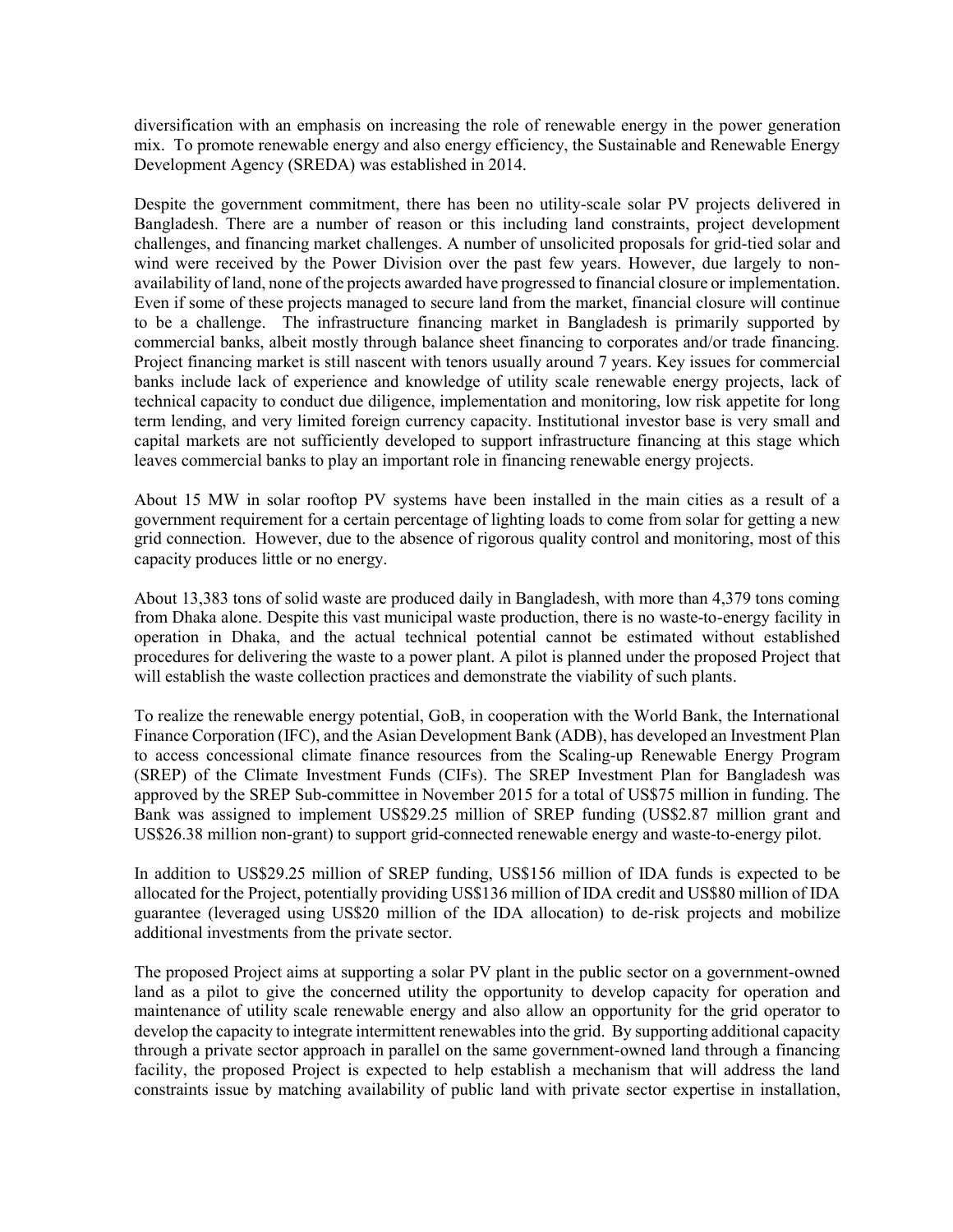operation, and maintenance of utility scale renewable energy. The financing facility will be flexible to support other private sector projects on government-owned land or on private land subject to appropriate due diligence on the economy and efficiency of the projects, and competence and credit-worthiness checks of the project sponsors.

#### Relationship to CAS/CPS/CPF

The proposed Project is consistent with the Worlds Bank Group's Country Partnership Framework (CPF) for Bangladesh (FY2016-2020), which stresses the importance of boosting economic growth and competitiveness through, inter alia, increased power generation capacity and access to clean energy. The primary objective of the CPF is to increase engagement in the five transformational priorities identified by the Systematic Country Diagnostic, where concerted actions could have a profound impact on the pace of progress towards eliminating poverty and boosting shared prosperity. The activities in the CPF are structured around three focus areas consistent with the South Asia Regional Strategy - growth, social inclusion and climate and environmental management. Under the Growth and Competitiveness pillar (Focus Area 1), a transformational priority is given to narrowing the growing gap between demand and supply of power, through increased power generation capacity and access to clean energy. The Project is designed to directly contribute to this objective under the CPF.

The availability of IDA and SREP from the Climate Investment Funds through creation of a financing facility and provision of IDA guarantees, will provide the private investors and lenders the necessary confidence in the deliverability of the Project. By building a track record, the Project will help unlock the private investment potential to support renewable energy development. Once initial phase is implemented under the proposed Project, Bangladesh can replicate the proposed structure with minimum modifications to scale-up renewable energy development.

## C. Proposed Development Objective(s)

#### Development Objective(s) (From PCN)

The Project Development Objective is to increase installed generation capacity of renewable energy in Bangladesh.

#### Key Results (From PCN)

The achievement of the Project Development Objective will be assessed using the following key outcome indicator:

• Generation capacity of energy constructed or rehabilitated (MW)

In addition, the following intermediate result indicators will be used:

- Investment mobilized for renewable generation capacity (US\$)
- Net greenhouse gas emissions  $(tCO2/year)$
- Renewable energy resource national atlas published
- Waste-to-energy pilot completed

#### D. Concept Description

The proposed Project is aimed at supporting the development of grid-connected renewable energy, particularly solar PV and wind, and waste-to-energy through a combination of investment financing and technical assistance by matching availability of public lands with the interest and expertise of the private sector in installation, operation and maintenance of utility scale renewable energy. It will also address the barriers by providing access to capital, de-risking investments, and conducting resource assessments.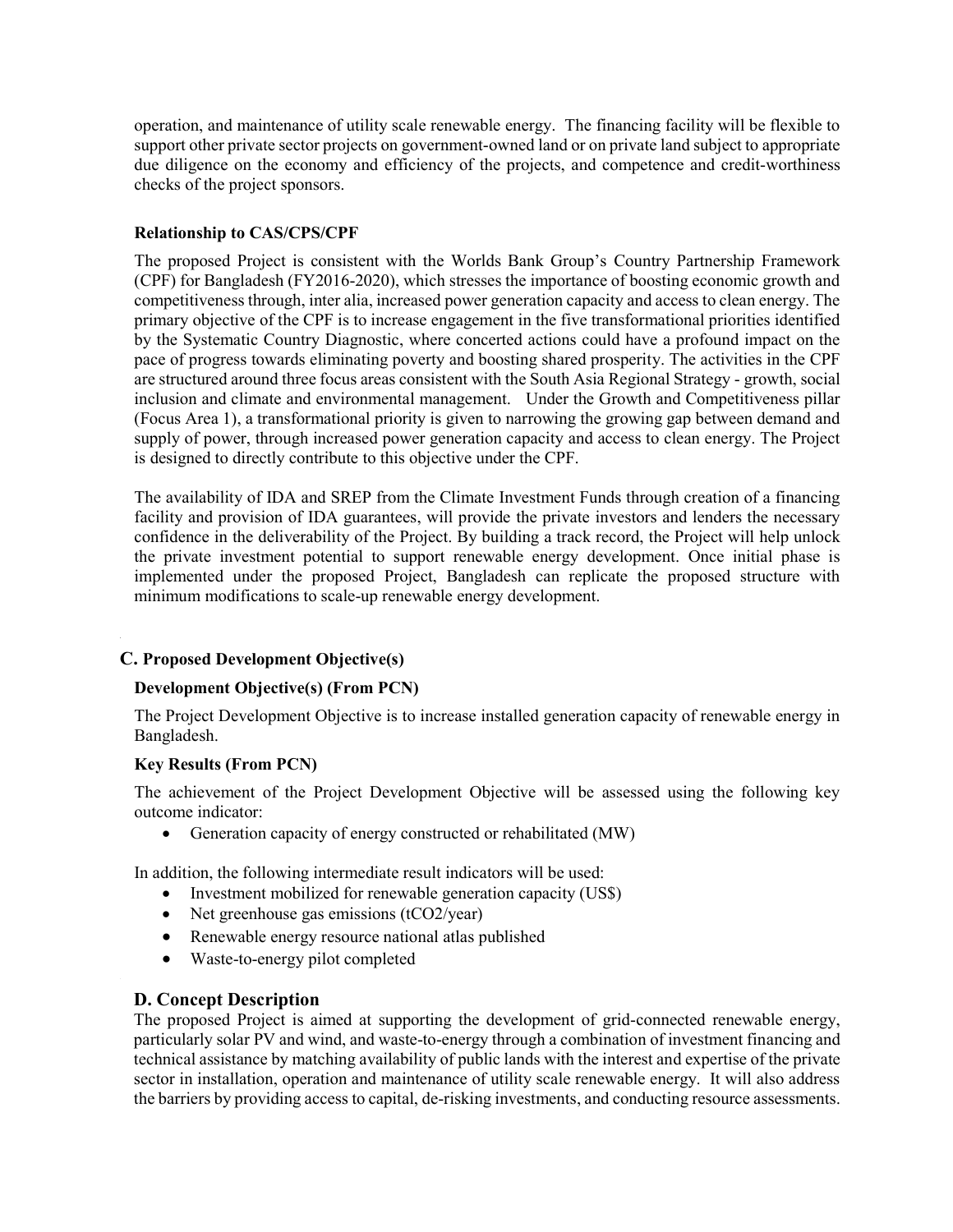The proposed Project will support a public sector PV plant as a pilot to allow for development of public sector capacity in operation and maintenance of utility scale renewable energy and also allow an opportunity for the grid operator to develop the capacity to integrate intermittent renewables into the grid.

The proposed Project will be comprised of four components as described below.

Component 1: Feni Utility-Scale Solar PV. This component will support the first phase of the development of a renewable energy park starting with a 50MW pilot. The renewable energy park can eventually support a capacity between 150-170 MW of solar PV and around 20MW of wind. This component will finance the common infrastructure (civil works, risk mitigating measures and fencing), for the entire site (1,000 acres) in Feni District, and the first phase of the solar PV generation plant, with a capacity of around 50 MW. This project would be the first-ever large scale grid-tied solar PV in Bangladesh, at a site owned by the state-owned generation utility, Electricity Generation Company of Bangladesh (EGCB). The generation facility will be developed as public investment through IDA credit. The EGCB will procure, through a competitive bidding procedure, an engineering, procurement and construction (EPC) and operation and maintenance (O&M) contract for the solar PV plant that covers O&M of the facility for the first five years after commissioning. Options are being considered for a performance based contract that will mimic the payment structure for the EPC and O&M contracts to that of a Build, Operate, and Transfer (BOT) model (for a shorter duration of the O&M contract period) to allow for a better risk sharing with the contractor. The construction of evacuation lines, between the Feni site and the national grid, will be done by the Power Grid Company of Bangladesh Limited (PGCB) as part of its transmission expansion, within the scope of Bank's upcoming lending operation on transmission expansion.

A separate feasibility study has been launched by the client for the Feni site to inform technical, economic and financial feasibility and environmental and social safeguard issues of the solar PV plant. The feasibility study is expected to be completed by June 2017. As the site is prone to seasonal inundation during the monsoons, the flooding risks are being analyzed and mitigation measures being considered. The typical and highest water levels on wet season in the site are being confirmed. The closest meteorological data shows that the highest flooding ever recorded was above five meters above the site level (16.33m above the sea level). The project design will include protection against the risk. The preliminary draft of the feasibility analysis shows that a combination of a dike, elevation structures for the PV panels and water pumping for drainage inside the dike may be required to mitigate the risk of flooding. The dimensioning of these systems and the cost of the different alternatives are being refined by analyzing complete hydrologic data as part of the feasibility study.

Component 2: Renewable Energy Financing Facility (REFF). The Project will support the establishment of a dedicated Renewable Energy Financing Facility (REFF) hosted in a financial intermediary (IDCOL). The Facility will primarily have a Lending Window with IDA and SREP resources of US\$82.38 million, including US\$56 million of IDA credit and US\$26.38 million of SREP loan The Facility will offer necessary financing products, including long-term loan and other suitable products to support a series of sub-projects on renewable energy and associated technical assistance. While the primary focus of technology will be utility-scale solar PV and wind as well as rooftop solar PV, with a target of supporting 200 MW of installed capacity, other renewable energy technologies such as waste-to-energy will also be supported, if and when feasible. The Facility will have flexibility to support transactions on a first come first serve basis, between utility-scale solar PV/wind and rooftop solar PV. In addition, the Facility may also have a Guarantee Window. Considering the capacity limitations of IDCOL in offering credit enhancement products at this stage, it is proposed that the Bank provides a series of IDA guarantees to sub-projects, amount to a maximum of US\$80 million, to support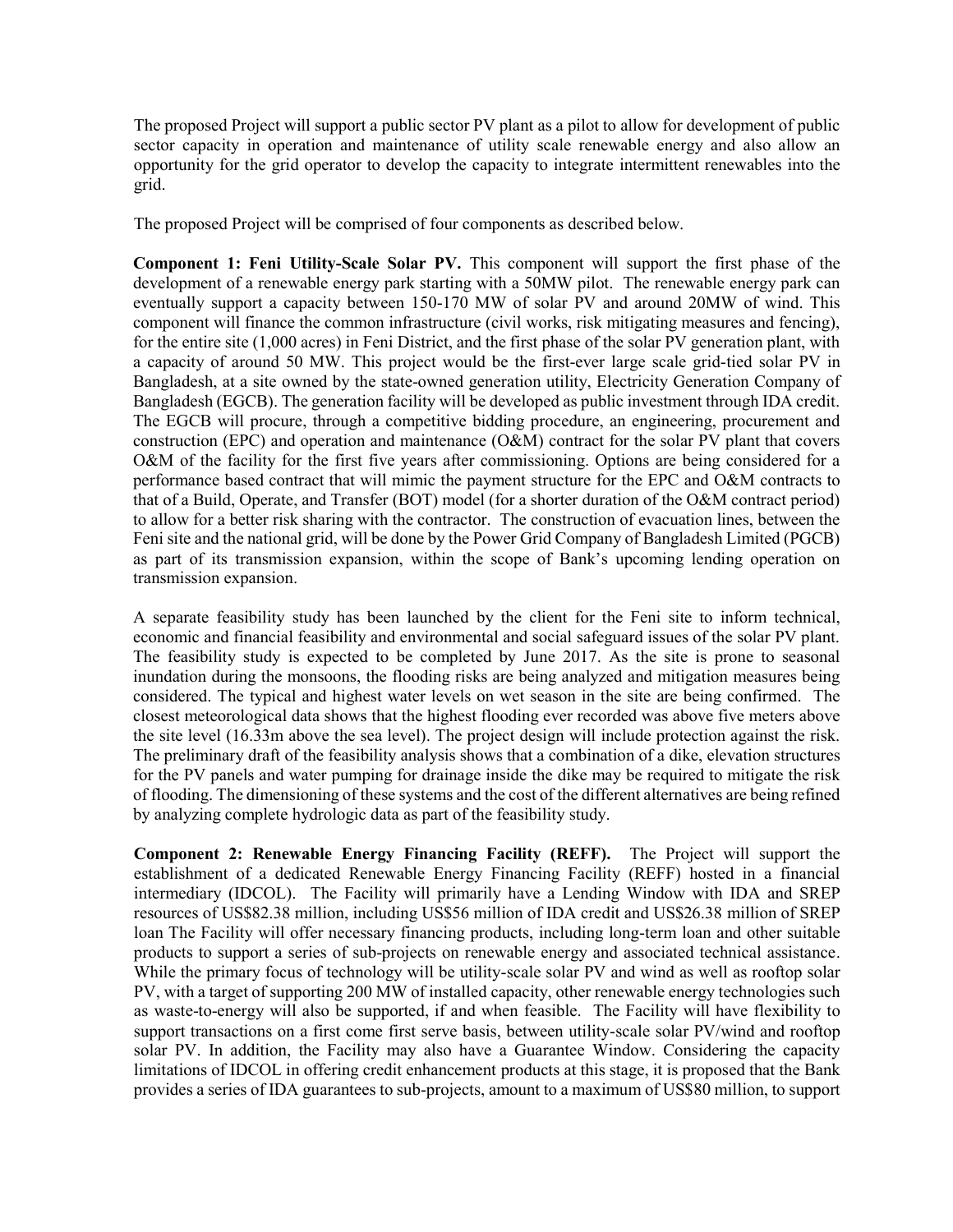an initial set of projects to build track record. Once IDCOL's capacity is sufficiently enhanced through learning from IDA guarantees to sub-projects, IDCOL can develop new REFF guarantee products to be offered through REFF Guarantee Window. Until such time, it is proposed that IDCOL will continue to build their capacity through learning from the proposed series of IDA guarantees for the sub-projects. While IDCOL will undertake full due diligence of sub-projects for the REFF Lending product<sup>1</sup>, they may undertake early stage screening or sub-projects and propose the need of guarantees to the task team. Depending on market feedback, the IDA funding allocation between Lending and Guarantee amounts will be finalized. The Facility will address the barrier of affordability and lack of commercial financing by offering concessional credit and, where solicited, guarantee instruments to attract private developers and commercial financiers.

Utility-scale solar PV and wind. According to the SREP Investment Plan, Bangladesh has the potential for about 2,600 MW of ground mounted solar PV, wind and solar rooftop. Given the limited amount of public finance, even after taking into account all development financing options available for Bangladesh, developing renewable energy projects solely through public investment is insufficient to unlock such potential. Recent studies indicate that a number of countries have benefitted from the use independent power producer (IPP) or solar park models that brought long term competitive tariffs and private sector expertise to develop, finance and implement renewable energy projects. For instance, the solar park model, through which public sector provides land, shared infrastructure and evacuation; and private sector finances, builds and operates generation facility, would allow a more effective use of scarce public resource on scaling up grid-connected solar PV in Bangladesh. In this case, public sector part can be supported directly through the Government of Bangladesh using IDA credit. In parallel, alternative options to develop utility-scale solar PV, such as floating solar PV, use of canals or idle land at other facilities (e.g. airport, railways, etc.) will be further explored during project preparation. Wind sub-projects will be considered where resource potential turns out to be feasible, through wind resource assessment to be supported by the proposed Project (Component 3). The Facility will be flexible in supporting sub-projects developed on either public land or private land. The majority of potential pipeline however is expected to be on government-owned land given the significant land scarcity in Bangladesh and the challenges in procuring land due to fragmented ownership of private land. The team will work closely with GoB appointed Transaction Advisor for structuring the competitive auction for solar PV generation on the government-owned lands.

**Rooftop solar PV.** Rooftop solar PV is critical to scale up renewable energy in a highly land-constrained country like Bangladesh. Development of grid-connected rooftop solar PV under the proposed Project will be focused initially on industrial rooftops, targeting 30 MW of installation capacity in aggregate. There are about 7,000 garment factories in Bangladesh (2015), many of which are larger buildings with extended rooftop and well-suited for rooftop solar. Industrial rooftops are economically more feasible due to relatively higher tariff than residential and commercial consumers. Government and institutional rooftops, such as public universities, will be also candidates as some of them are advanced in preparation. To incentivize the development of rooftop solar PV, the cost and tenor of financing will need to be set in a manner that will make the levelized cost of solar rooftop to slightly lower than the retail price of electricity, which is as high as BDT 9.24/kWh (US¢ 11.8/kWh) at peak for industrial consumers. The Facility will be flexible to support solar rooftop that supplies to the grid once the government adopts the appropriate policy for grid-connected solar rooftop. To minimize transactions costs, the option of aggregators will be explored who would lease rooftop areas from building owners and operate rooftop solar PV on aggregated sites. Depending on the need, IDA guarantees may be offered to mitigate any public sector obligations, such as regulatory risk associated with feed-in tariff or

 $\overline{a}$ 

<sup>&</sup>lt;sup>1</sup> In conjunction with the provisions of Operations Manual, to be developed.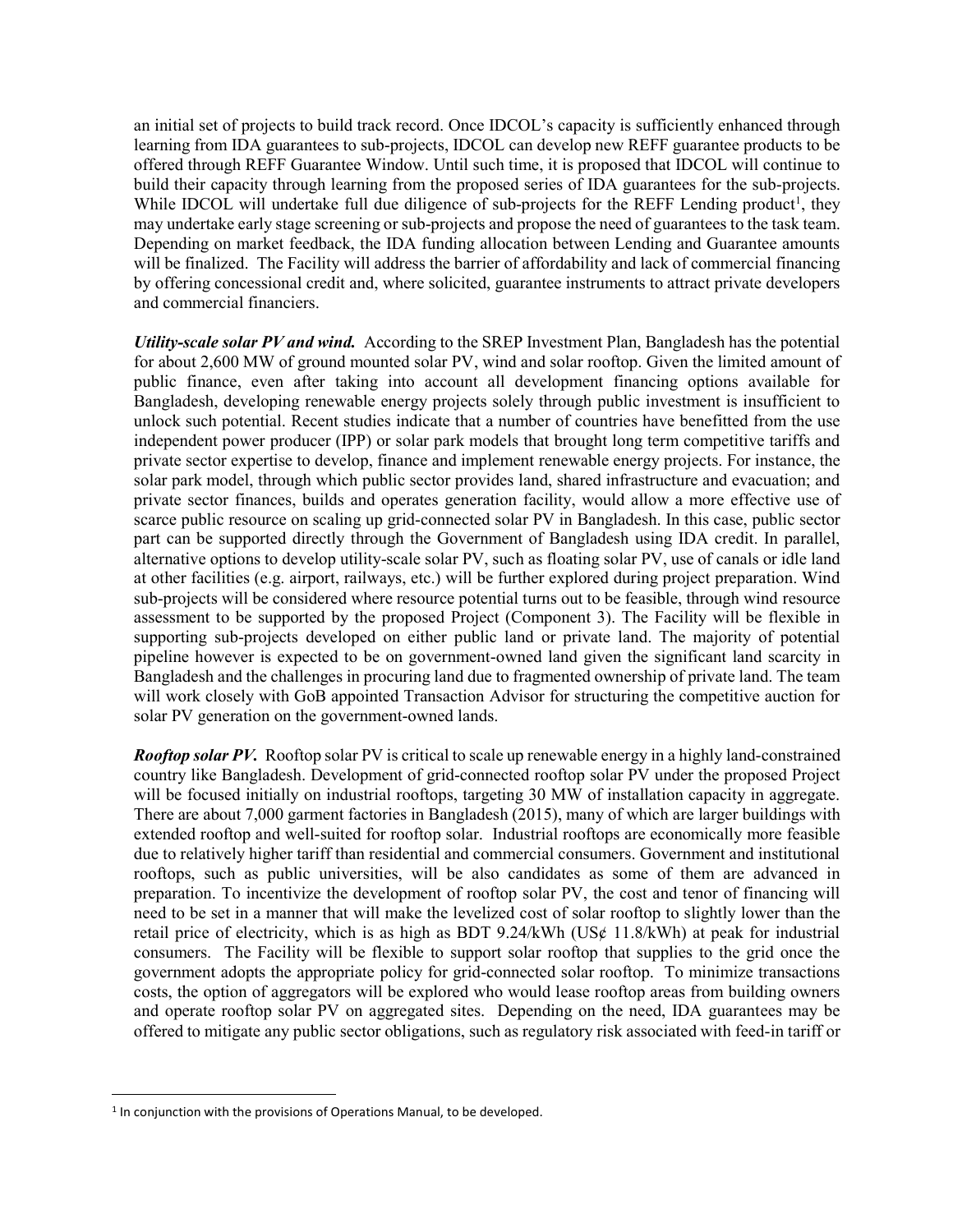payment default on public sector offtake contracts. The need for IDA guarantees will be further explored during the preparation stage.

Component 3: Renewable Energy Resource Assessment and Technical Assistance. This component will support resource assessment to facilitate further scale up of solar and wind power development in Bangladesh. In coordination with other agencies and funding sources, this component will cover data collection, validation, finalization, and publication of resource atlas at the national level which will inform policy makers and potential solar and wind developers. The component will also include support for formulation of an enabling policy and regulatory framework for rooftop solar PV. US\$2.37 million of SREP grant is proposed to be allocated to this activity implemented by SREDA.

The resource assessment support under this component will include installation of dedicated solar measuring stations in different climate zones to collect sufficient data to generate a high-accuracy atlas at the national level complemented by the ground measurement at Feni site. The United States Agency for International Development (USAID) supported wind masts at nine locations throughout the country have been collecting wind data. This initiative will complete in late 2017. Depending on the needs, additional wind measurement can be supported to cover the national wind atlas. Bank-executed ASTAE-ESMAP support will be complementing the validation and finalization exercise for the national level solar and wind atlas. The outputs will be freely and widely accessible following open data principles.

Furthermore, technical assistance and capacity building will be provided to relevant government agencies by this component to maximize the benefit of the measuring equipment procured and the finalized resource assessment. Activities will include maintaining and further updating resource assessment data; and integrating geospatial information and tools into national planning of renewable energy development. This component is also expected to support an assessment of rooftop potential using satellite imagery technologies.

Component 3: Waste-to-Energy Pilot. This component will support feasibility assessment and small scale pilots of municipal waste-to-energy applications. US\$0.5 million of SREP grant will be used to finance the pilot in collaboration with city corporations that manage municipal waste collection. One of the potential pipeline is the Rajshahi City Corporation for an installation of a biogas plant to utilize slaughterhouse waste. The City Corporation will provide the land required (subject to environment and social assessment as per Bank requirements) and GIZ will provide technical support for the small-scale pilot. Pilots are expected to inform technical and commercial feasibility of waste-to-energy applications and to help establish waste collection practices and government schemes to support waste-to-energy in municipalities. This component is expected to be implemented by SREDA.

Institutional Arrangements. SREDA is responsible for the coordination of Bangladesh's SREP Program. As the institution established by the GoB to promote renewable energy (and energy efficiency) in Bangladesh, SREDA has the functional authority needed to coordinate the activities and ensure compliance with monitoring and evaluation requirements of development partners. SREDA will be the implementing agency for the resource assessment and waste-to-energy components of the Project.

The EGCB will be the implementing agency of Component 1. To develop the Feni site for a renewable energy park, the EGCB will develop common infrastructure for the entire land, including civil works, risk mitigating measures and fencing, and implement the phase 1 of solar PV development, which will be 50 MW solar PV generation facility through the EPC and O&M contract. Developing common infrastructure upfront and demonstrating 50 MW scale at the site will help attract private sector developers to bid for the solar park by mitigating uncertainties and risks and reducing upfront cost burden. The Ministry of Finance will be the borrower of IDA credit that will be on-lent to the EGCB to finance the development as public investment.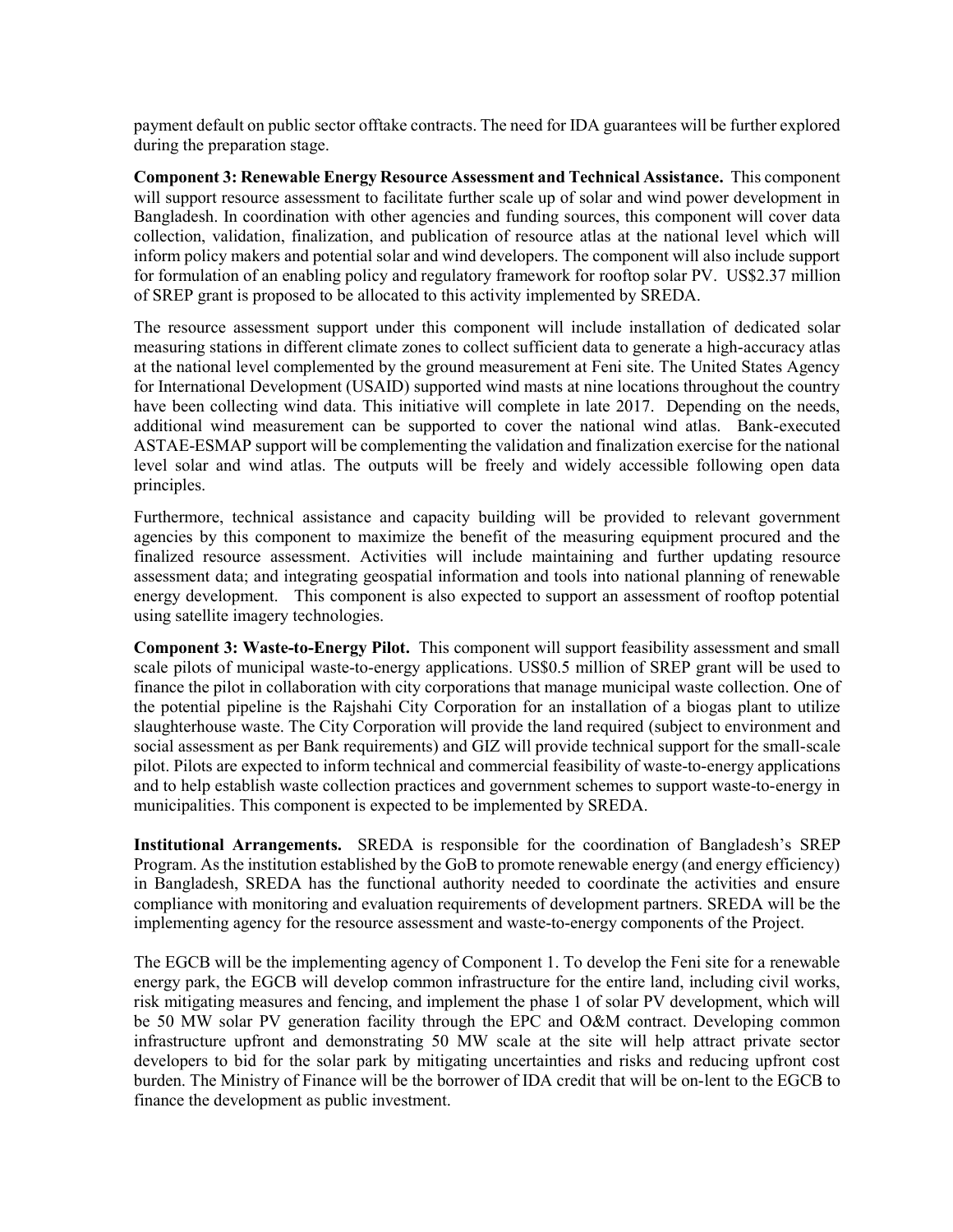The Renewable Energy Financing Facility (REFF) is proposed to be hosted and operated by IDCOL, a state-owned financial institution that has demonstrated a strong track record in managing a similar financing facility for the off-grid renewable energy program pooling resources from the World Bank and other development partners. IDCOL would act as the Financial Intermediary of IDA credits through Lending window following World Bank processes and procedures. For the initial set of projects, IDA guarantees would be directly offered to private sector. IDCOL will be responsible for day-to-day management of the Facility following Bank's safeguards policies and fiduciary guidelines and procedures. For the IDA guarantees, IDCOL will provide early screening of projects and propose the need for guarantees, which will be used as a basis for the WB task team to undertake further due diligence. It will also be responsible for monitoring of the Component 2 activities and results, and submission of quarterly/semi-annual reports to SREDA.

The proposed Project will take advantage of the New Procurement Framework of the Bank, which offers flexible and fit-for-purpose procurement arrangements. A simplified project procurement strategy for development (PPSD) is under preparation which will spell out the appropriate procurement strategy for this Project.

The proposed Feni site under Component 1 is low-lying and it goes under water for considerable time of the year. There is no settlement there, occasional cattle grazing by nearby villagers are the only economic activity on the ground. Part of the land was given to local people by the government as part of a "land for the poor and homeless" program a few years ago. The land was found to be un-habitable and the people who received land live in nearby villages and are no longer homeless. Sounds/vibration and visual impacts are the main public concerns of wind turbines. For Component 1, a detailed Environment and Social Impact Assessment (ESIA) is currently being carried out by EGCB for the Feni site. An ESIA and a RAP will be prepared, which would include compensation measures for land along with other mitigation measures for all identified impacts. There are no indigenous people identified in the project area according to preliminary screening.

The location and degree of impact of potential sub-projects in the public sector (shared infrastructure within the solar park, transmission evacuation, resource assessment, and waste-to-energy) are not yet known. Therefore a framework approach is adopted for managing environment and social safeguard in accordance with the Bank Safeguards Policy 4.01. An Environment and Social Policies and Procedures (ESPP) is being developed jointly by SREDA and IDCOL in accordance with Bank Safeguards Policies. The ESPP will include a Tribal People's Framework (as it is not clear at this stage whether or not the project will work in areas where tribal people live) and a Resettlement Policy Framework (RPF). The ESPP will also assess gender and inclusion aspects and provide guidance on actions to incorporate these aspects within the project design and service delivery.

For potential sub-projects under the REFF (Component 2) that are designed, owned, constructed, and/or operated by a Private Entity, World Bank Group's Operational Policy OP 4.03 (Performance Standards for Private Sector Activities) will be applied. The ESPP mentioned above will be a guiding document for preparing necessary safeguard instruments for the sub-projects to be implemented by private entity. The instrument will provide the guideline to review of the Private Entity's environmental and social management system ("ESMS") and environmental and social impact assessment and any related documentation, when the subprojects will be identified during the implementation stage.

The team and GoB will work together to ensure that, in all cases, land acquisition is in compliance with the World Bank safeguards requirements, and an environmental and social management plan (ESMP) for the public investments in Feni site and an Environment and Social Policies and Procedures (ESPP) for public and private sub-projects that are not yet identified will be developed as part of project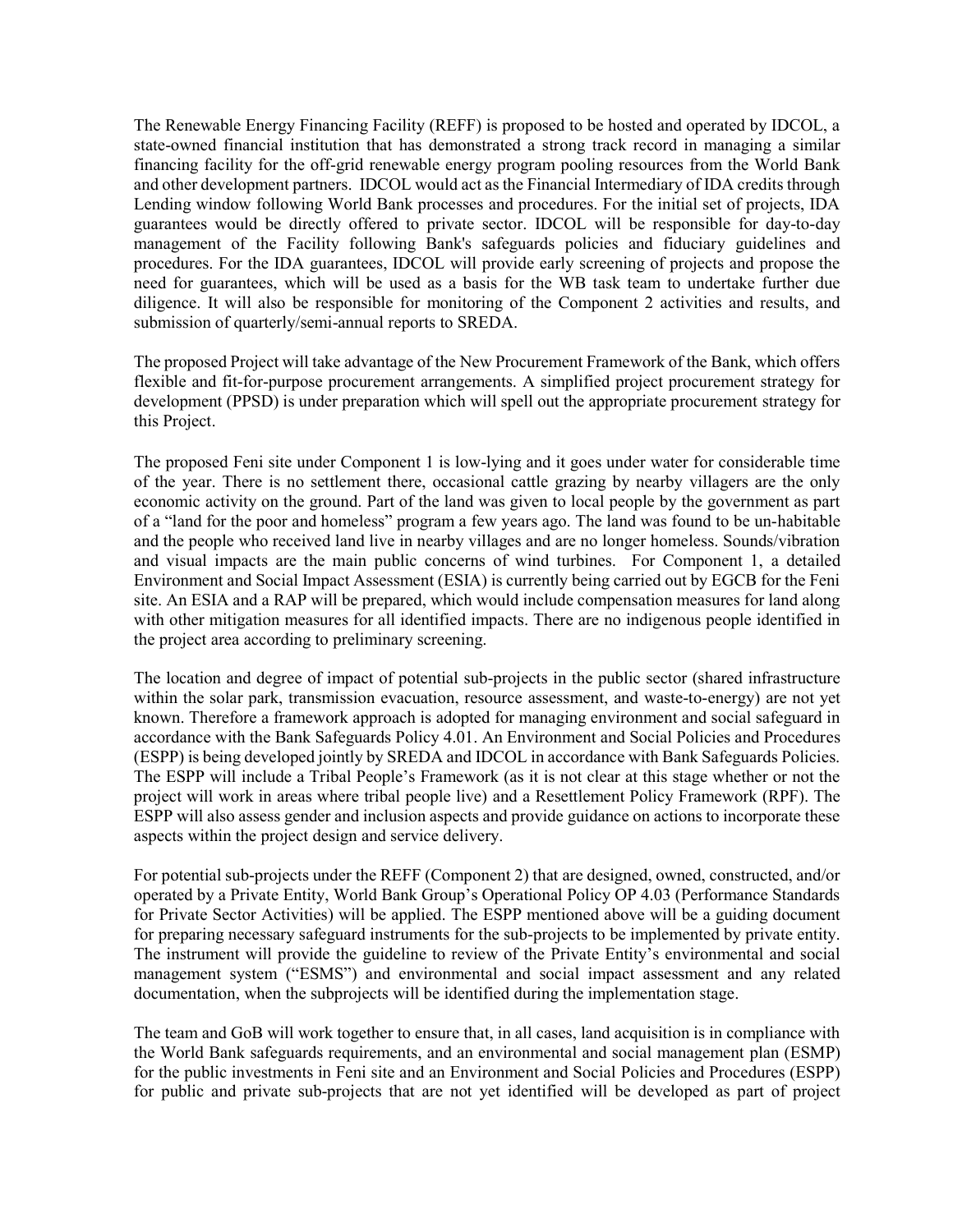preparation consistent with the requirements of the World Bank Group. The ESPP will include a Resettlement Policy Framework (RPF) and a Tribal Peoples Framework (TPF), in case the project activities are carried out in areas where tribal people live. The ESPP will assess gender and inclusion aspects and provide guidance on actions to incorporate these aspects within the project design and service delivery. Where sites are already identified, social screening will be conducted and where required, site-specific resettlement action plans will be prepared.

#### II. SAFEGUARDS

## A. Project location and Salient physical characteristics relevant to the safeguard analysis (if known)

The first sub-project to be supported by the Project is expected to be at a site in Feni owned by the Electricity Generation Company of Bangladesh (EGCB). The project site is located at Purbo Barodhuli mauza in Char Chandia union of Sonagazi Upazila under Feni District. The proposed project is situated about 6.5 km south-west of the Sonagazi Upazila and beside the left bank of the Small Feni River. In close vicinity of the Project site, habitation is only present in the western and northern parts and the nearest habitations are Purbo Barodhuli and Ashrayan/Adarsha villages of Purbo Barodhuli Union. The site is almost flat; land is inundated for 4-5 months of the year at various depths. There is no settlement there, only occasional cattle grazing during dry season by nearby villagers are the only economic activity on the ground. Regarding impact assessment, it is anticipated renewable energy contributes to reduced environmental impacts compared to energy generated from fossil fuels. However, there might still be environmental impacts associated with renewable energy generation. Also wind turbines might have some impacts on birds and bats. Sounds/vibration and visual impacts are the main public concerns of wind turbines. Also Land alteration may be an issue when large utility scale solar or wind farms are developed and then these facilities are located on the areas.

**Feni:** As part of the feasibility study, a detailed Environment and Social Impact Assessment (ESIA) is currently being carried out by EGCB for the Feni site flowing the requirements of OP 4.01 and OP4.12. An ESIA report and a Resettlement Action Plan (RAP) will be prepared, which would include compensation measures for land along with other mitigation measures for all identified impacts. There are no indigenous people identified in the project area according to the preliminary screening. The site is not designed as protected area or a Ramsar site, nor the site is close to those areas. There are no endangered species identified yet at the site.

Potential sub-projects under public investment: An Environmental and Social Policies and Procedures (ESPP will be developed in accordance with Bank Safeguard Policies by IDCOL and SREDA. This ESPP will be applicable for public investment (similar to Feni), EPC pilot or shared infrastructure within the solar park where no land has been identified as yet, as well as for waste to energy pilot. The ESPP will include a Tribal People's Framework (as it is not clear at this stage whether or not the project will work in areas where tribal people live) and a Resettlement Policy Framework (RPF).

Activities designed, owned, constructed, and/or operated by a Private Entity: Ant Environmental and Social Management Policies and Procedures (ESPP) will be developed and maintained by SREDA and IDCOL, in accordance with OP4.03 – Performance Standards for Private Sector Activities – for subprojects under the Renewable Energy Financing Facility (REFF) that are designed, owned, constructed, and/or operated by a Private Entity. Environmental and Social Risks and Impacts (as required by OP/BP4.03) will be established during preparation of subprojects and reviewed by the Bank.

**Disclosure:** All safeguards instruments described above will be prepared and disclosed by appraisal.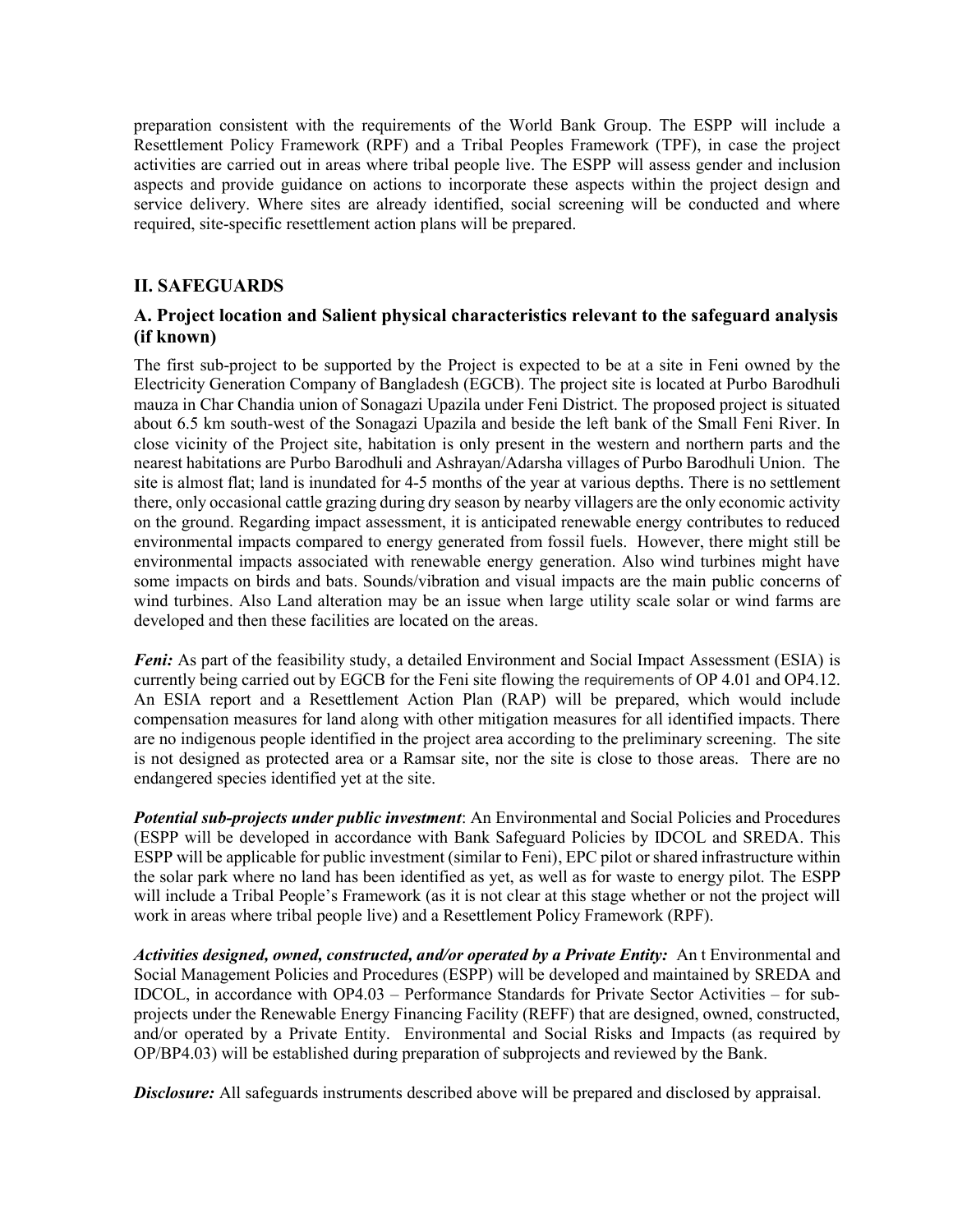## B. Borrowers Institutional Capacity for Safeguard Policies

Infrastructure Development Company Limited (IDCOL) where the Renewable Energy Financing Facility (REFF) is expected to be hosted has been implementing Bank-financed projects for years and has adequate knowledge of Bank safeguards policies. IDCOL has two full-time environment and social specialist, both of which were trained adequately on Bank safeguards policies. IDCOL has demonstrated its capacity to ensure compliance of Bank safeguards policies in sub-projects through its implementation of Bank-financed projects in renewable energy. EGCB has also implemented Bank-financed project Siddhirganj Power Plant and experience in Bank safeguard policy. It has an environment cell staffed by one Deputy General Manager (DGM), one Manager. Additional capacity building measures would be necessary for preparation of appropriate documents and maintaining compliance with OP4.03 which is new for the client. Such capacity building needs and consequent plans will be identified and implemented during preparation.

Sustainable and Renewable Energy Development Agency (SREDA) will be responsible for implementing the resource assessment component and waste-to-energy pilot. Being relatively new agency, SREDA is yet to acquire full knowledge of Bank safeguards policies. The capacity gap will be assessed during project preparation and appropriate steps will be taken to address the capacity gap.

## C. Environmental and Social Safeguards Specialists on the Team

Iqbal Ahmed( GEN06 )

.

Sabah Moyeen( GSU06 )

# D. POLICIES THAT MIGHT APPLY

| <b>Safeguard Policies</b>                                                     | gere<br>$d$ ? | <b>Trig Explanation (Optional)</b>                                                                                                                                                                                                                                                                                                                                                                                                                                                                                     |
|-------------------------------------------------------------------------------|---------------|------------------------------------------------------------------------------------------------------------------------------------------------------------------------------------------------------------------------------------------------------------------------------------------------------------------------------------------------------------------------------------------------------------------------------------------------------------------------------------------------------------------------|
| Environmental Assessment OP/BP 4.01                                           | Yes           | Given the financial intermediation proposed for<br>majority of the investment, the environmental<br>assessment (EA) category will be FI-1 and<br>OP4.01 is triggered. The expected environmental<br>and social impacts can be mitigated through<br>implementation of appropriate environmental<br>code of practice and environmental management<br>social<br>plan,<br>management plans.<br>The  <br>Environmental, Health, and Safety (EHS)<br>Guidelines of the World Bank Group is also<br>applicable to the Project |
| OP/BP 4.03 - WB Performance Standards for Private<br><b>Sector Activities</b> | Yes           | Performance Standards for Private Sector<br>Activities will be applied for sub-projects under<br>the Renewable Energy Financing Facility<br>(REFF) that are designed, owned, constructed,<br>and/or operated by a Private Entity. The project<br>will develop and maintain an Environmental and<br>Social Policies and Procedures (ESPP), covering                                                                                                                                                                     |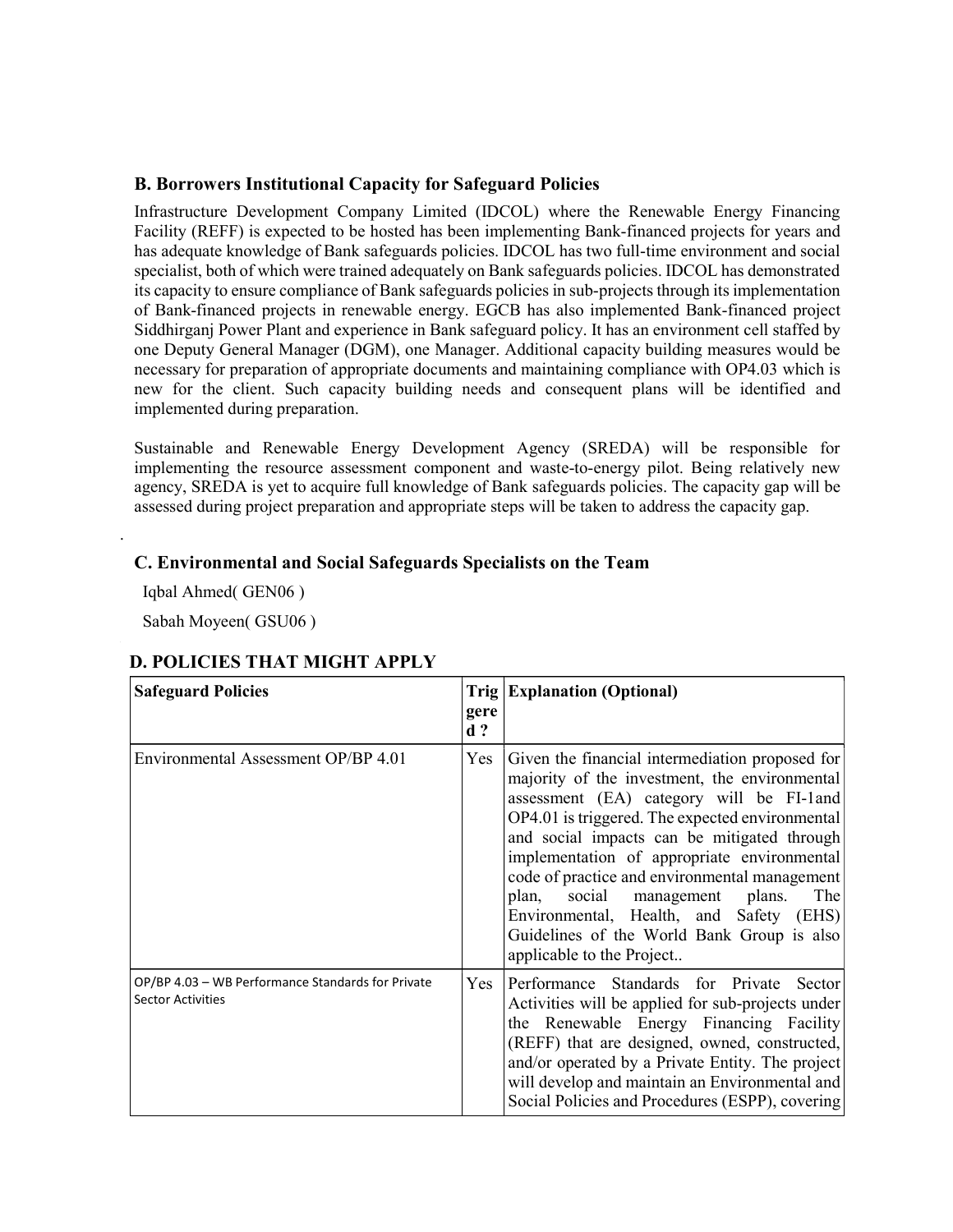|                                        |     | all levels of the project - that should incorporate,<br>depending on the nature of the sub-projects, key<br>elements of the ESPP described in Performance<br>Standard 1 on Assessment and Management of<br>Environmental and Social Risks and Impacts (as<br>required<br>by<br>OP/BP4.03).<br><b>ESPP</b><br>of<br><b>IDCOL/SREDA</b><br>will<br>be<br>established<br>and<br>reviewed by the Bank during project preparation<br>as per OP/BP4.03.                                                                                                                                                                                                                                     |
|----------------------------------------|-----|---------------------------------------------------------------------------------------------------------------------------------------------------------------------------------------------------------------------------------------------------------------------------------------------------------------------------------------------------------------------------------------------------------------------------------------------------------------------------------------------------------------------------------------------------------------------------------------------------------------------------------------------------------------------------------------|
| Natural Habitats OP/BP 4.04            | Yes | As a precautionary approach it is triggered<br>though it is highly unlikely that any natural<br>habitat formed largely by native plant and animal<br>species will be affected or modified due to the<br>Project activities                                                                                                                                                                                                                                                                                                                                                                                                                                                            |
| Forests OP/BP 4.36                     | No  | The Project is expected have no impacts on the<br>management, protection, or utilization of natural<br>forests or plantations. As such, the policy has not<br>been triggered.                                                                                                                                                                                                                                                                                                                                                                                                                                                                                                         |
| Pest Management OP 4.09                | No  | The Project is not expected to finance any<br>synthetic chemical pesticides activities and the<br>policy has not been triggered.                                                                                                                                                                                                                                                                                                                                                                                                                                                                                                                                                      |
| Physical Cultural Resources OP/BP 4.11 | No  | Since the activity is limited to the solar program,<br>no impact on landscape with archaeological,<br>historical,<br>architectural,<br>paleontological,<br>religious, aesthetic, or other cultural significance<br>is expected.                                                                                                                                                                                                                                                                                                                                                                                                                                                       |
| Indigenous Peoples OP/BP 4.10          | Yes | It Is not known at this stage whether project<br>activities will be carried out in areas where tribal<br>people live. As a precaution OP 4.10 will be<br>upfront<br>and<br>Tribal<br>triggered<br>People's<br>Framework will be prepared. Site-specific Tribal<br>People's Plans will be prepared for sites where<br>social screening shows tribal people are present<br>at the location.                                                                                                                                                                                                                                                                                             |
| Involuntary Resettlement OP/BP 4.12    | Yes | The policy has been triggered for the project<br>since it is anticipated that small scale impacts<br>may be identified in the implementation stage.<br>An Abbreviated Resettlement Action Plan<br>(ARAP) will be prepared and disclosed for the<br>sites which have been identified. A Resettlement<br>Policy Framework (RPF) will be included in the<br>ESMF to address future project activities where<br>sites have not been pre-identified<br>The ESMF will include gender and inclusion<br>aspects. However OP4.03 - Performance<br>Standards for Private Sector Activities will be<br>applied for sub-projects under the Renewable<br>Energy Financing Facility (REFF) that are |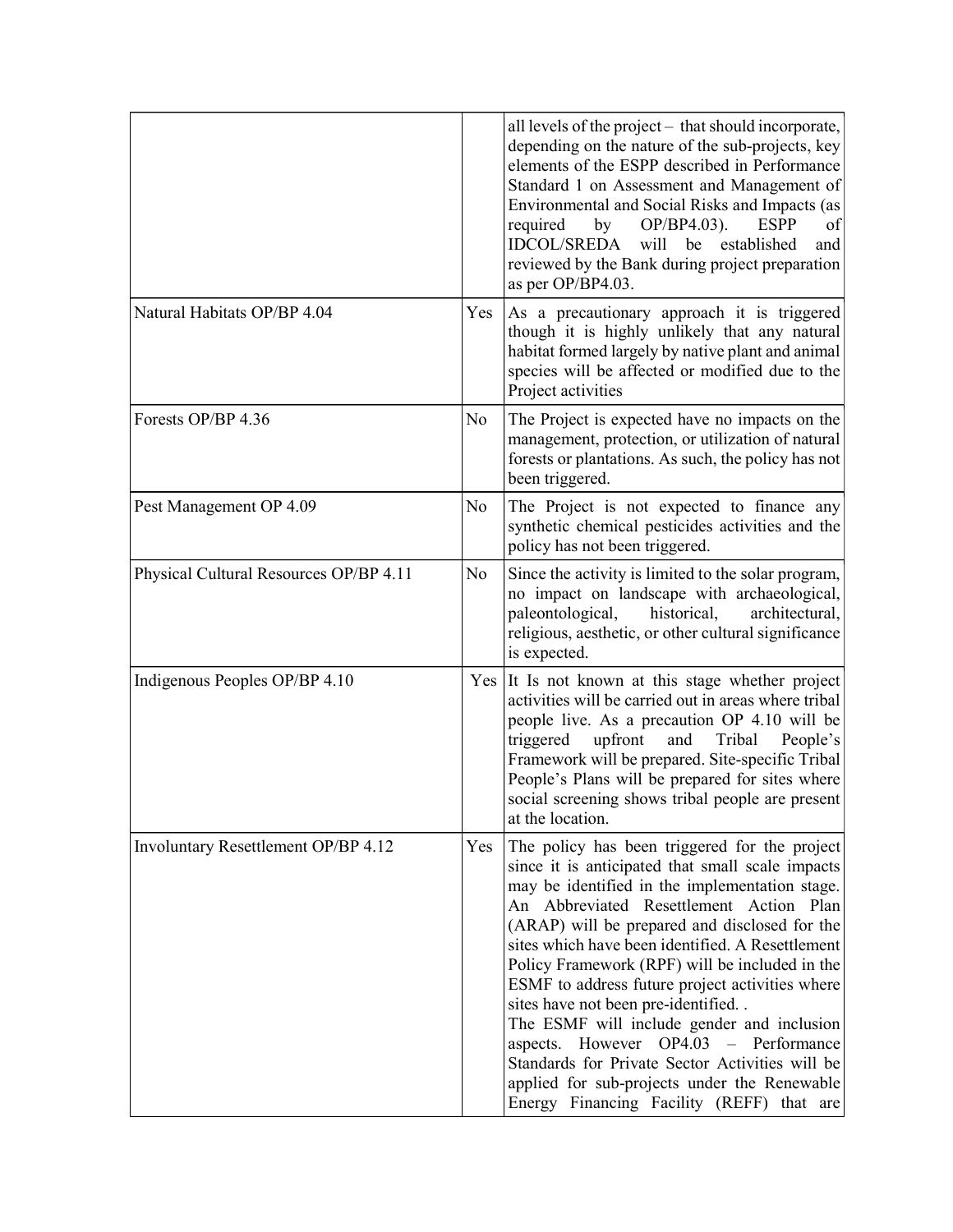|                                                   |                | designed, owned, constructed, and/or operated<br>by a Private Entity.                                                    |
|---------------------------------------------------|----------------|--------------------------------------------------------------------------------------------------------------------------|
| Safety of Dams OP/BP 4.37                         | N <sub>0</sub> | The Project will not finance any dams, nor do<br>project activities depend on any existing dams.                         |
| Projects on International Waterways OP/BP<br>7.50 | N <sub>0</sub> | The Project activities will not take place along<br>international waterways which are shared with<br>Riparian countries. |
| Projects in Disputed Areas OP/BP 7.60             | N <sub>o</sub> | There are no disputed areas in the Project area of<br>influence.                                                         |

## E. SAFEGUARD PREPARATION PLAN

1. Tentative target date for preparing the Appraisal Stage ISDS:

30- July-2017

- 2. Time frame for launching and completing the safeguard-related studies that may be needed. The specific studies and their timing should be specified in the Appraisal-stage ISDS.
	- ESIA and RAP to be prepared by EGCB and disclosed by July 15, 2017
	- ESPP to be prepared by IDCOL and SREDA and disclosed by July 15, 2017

## III. Contact point

#### World Bank

Contact: Zubair K.M. Sadeque Title: Senior Energy Specialist Contact: Joonkyung Seong Title: Energy Specialist

## Borrower/Client/Recipient

Name: People's Republic of Bangladesh Contact: Kazi Shofiqul Azam Title: Additional Secretary Email: addl-secy2@erd.gov.bd

## Implementing Agencies

.

Name: Infrastructure Development Company Limited (IDCOL) Contact: Mahmood Malik Title: Executive Director and CEO Email: mmalik@idcol.org Name: Sustainable and Renewable Energy Development Authority (SREDA) Contact: Siddique Zobair Title: Member Email: siddique.zobair@gmail.com